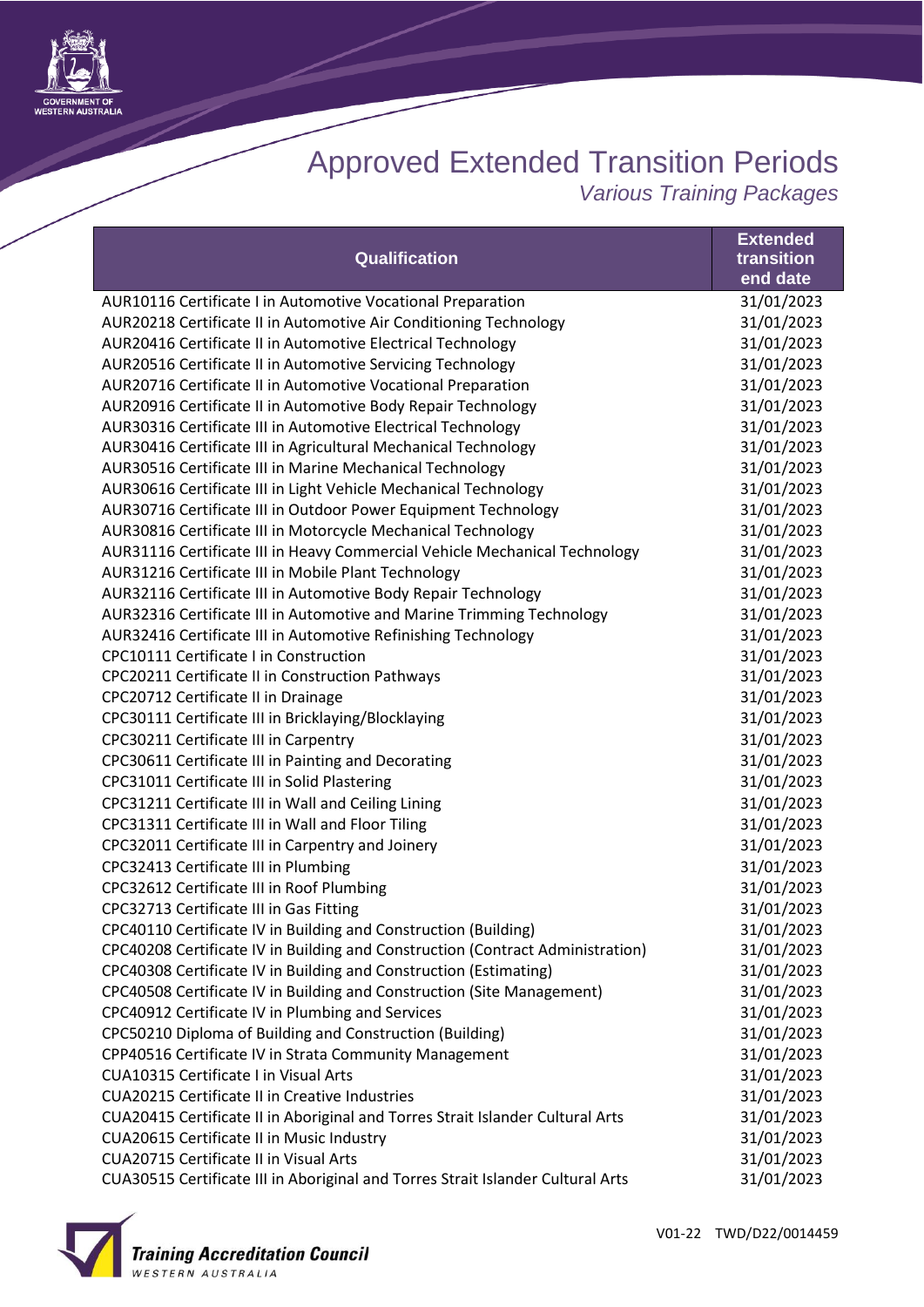|                                                |                                                                                       | <b>Extended</b> |
|------------------------------------------------|---------------------------------------------------------------------------------------|-----------------|
|                                                | <b>Qualification</b>                                                                  | transition      |
|                                                |                                                                                       | end date        |
|                                                | <b>CUA30615 Certificate III in Arts Administration</b>                                | 31/01/2023      |
|                                                | CUA30715 Certificate III in Design Fundamentals                                       | 31/01/2023      |
| CUA30915 Certificate III in Music Industry     |                                                                                       | 31/01/2023      |
|                                                | CUA31015 Certificate III in Screen and Media                                          | 31/01/2023      |
| <b>CUA31115 Certificate III in Visual Arts</b> |                                                                                       | 31/01/2023      |
| <b>CUA40915 Certificate IV in Music</b>        |                                                                                       | 31/01/2023      |
|                                                | CUA41115 Certificate IV in Photography and Photo Imaging                              | 31/01/2023      |
|                                                | CUA41215 Certificate IV in Screen and Media                                           | 31/01/2023      |
| <b>CUA41315 Certificate IV in Visual Arts</b>  |                                                                                       | 31/01/2023      |
| CUA50815 Diploma of Music Industry             |                                                                                       | 31/01/2023      |
|                                                | CUA50915 Diploma of Photography and Photo Imaging                                     | 31/01/2023      |
| CUA51015 Diploma of Screen and Media           |                                                                                       | 31/01/2023      |
| CUA51115 Diploma of Visual Arts                |                                                                                       | 31/01/2023      |
|                                                | CUA60315 Advanced Diploma of Graphic Design                                           | 31/01/2023      |
|                                                | CUA60415 Advanced Diploma of Creative Product Development                             | 31/01/2023      |
|                                                | CUA60515 Advanced Diploma of Music Industry                                           | 31/01/2023      |
|                                                | CUA60615 Advanced Diploma of Screen and Media                                         | 31/01/2023      |
| CUA60715 Advanced Diploma of Visual Arts       |                                                                                       | 31/01/2023      |
| FBP20217 Certificate II in Baking              |                                                                                       | 31/01/2023      |
| FBP30317 Certificate III in Cake and Pastry    |                                                                                       | 31/01/2023      |
| FBP30417 Certificate III in Bread Baking       |                                                                                       | 31/01/2023      |
| FBP30517 Certificate III in Baking             |                                                                                       | 31/01/2023      |
|                                                | HLT57915 Diploma of Anaesthetic Technology                                            | 31/01/2023      |
|                                                | MAR20318 Certificate II in Maritime Operations (Coxswain Grade 1 near coastal)        | 31/01/2023      |
|                                                | MAR30818 Certificate III in Maritime Operations (Marine Engine Driver Grade 2 Near    |                 |
| Coastal)                                       |                                                                                       | 31/01/2023      |
|                                                | MAR30918 Certificate III in Maritime Operations (Master up to 24 metres Near Coastal) | 31/01/2023      |
| SHB20116 Certificate II in Retail Cosmetics    |                                                                                       | 31/01/2023      |
| SHB30115 Certificate III in Beauty Services    |                                                                                       | 31/01/2023      |
| SHB30215 Certificate III in Make-Up            |                                                                                       | 31/01/2023      |
| SHB30315 Certificate III in Nail Technology    |                                                                                       | 31/01/2023      |
| SHB40115 Certificate IV in Beauty Therapy      |                                                                                       | 31/01/2023      |
| SHB50115 Diploma of Beauty Therapy             |                                                                                       | 31/01/2023      |
| SIS20319 Certificate II in Sport Coaching      |                                                                                       | 31/01/2023      |
| SIS30315 Certificate III in Fitness            |                                                                                       | 31/01/2023      |
| SIS40215 Certificate IV in Fitness             |                                                                                       | 31/01/2023      |
|                                                | SIS40419 Certificate IV in Sport Development                                          | 31/01/2023      |
|                                                | TLI20420 Certificate II in Supply Chain Operations                                    | 31/01/2023      |
|                                                | TLI30319 Certificate III in Supply Chain Operations                                   | 31/01/2023      |
| TLI40319 Certificate IV in Logistics           |                                                                                       | 31/01/2023      |
|                                                | TLI40619 Certificate IV in Warehousing Operations                                     | 31/01/2023      |
| TLI50219 Diploma of Logistics                  |                                                                                       | 31/01/2023      |
|                                                | UEE20111 Certificate II in Split Air-conditioning and Heat Pump Systems               | 31/01/2023      |
|                                                | UEE20511 Certificate II in Computer Assembly and Repair                               | 31/01/2023      |
|                                                | UEE20711 Certificate II in Data and Voice Communications                              | 31/01/2023      |
|                                                | UEE21611 Certificate II in Security Assembly and Set-up                               | 31/01/2023      |
| <b>UEE21911 Certificate II in Electronics</b>  |                                                                                       | 31/01/2023      |